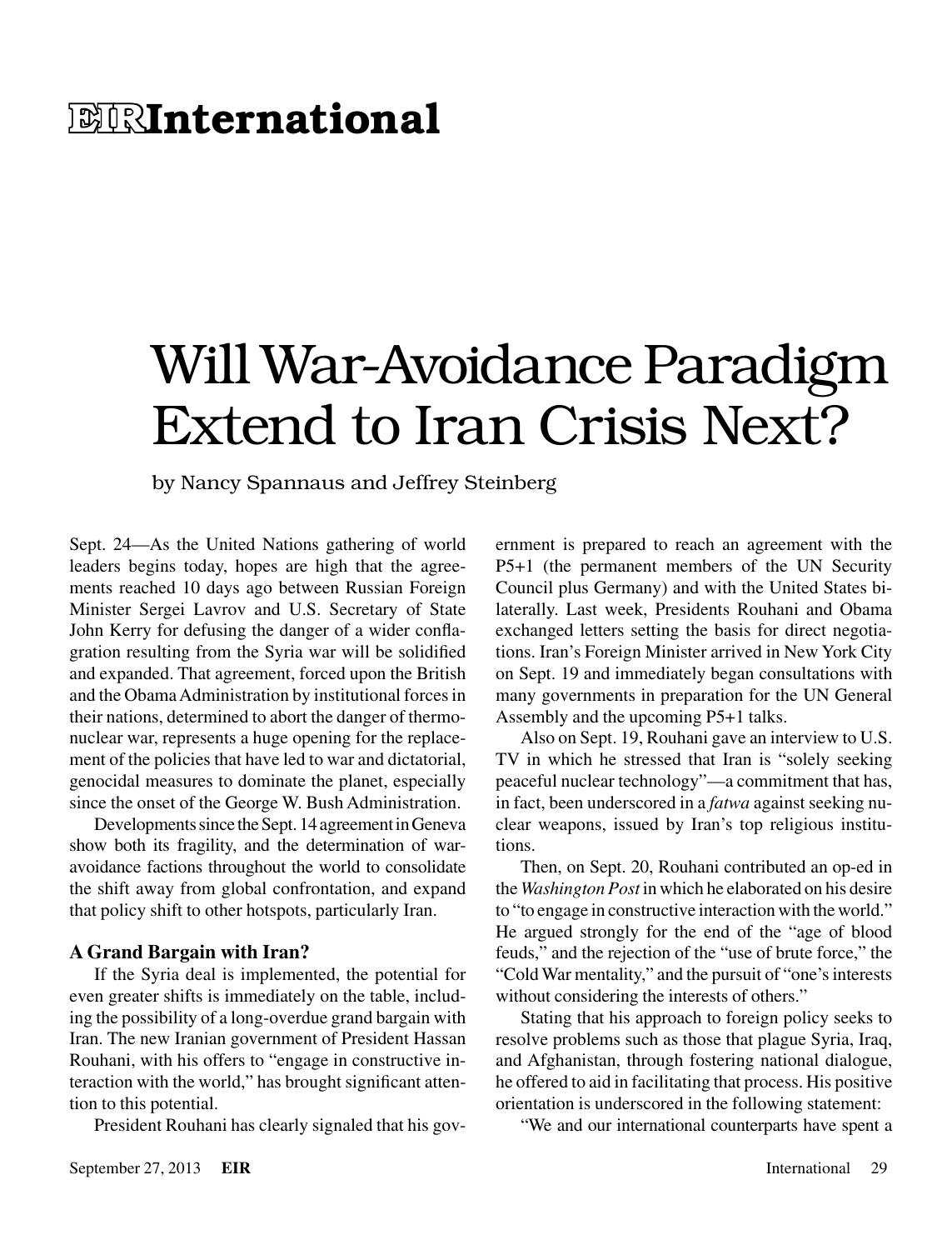lot of time—perhaps too much time—discussing what we don't want rather than what we do want. This is not unique to Iran's international relations. In a climate where much of foreign policy is a direct function of domestic politics, focusing on what one doesn't want is an easy way out of difficult conundrums for many world leaders. Expressing what one does want requires more courage."

The Iranian President then applied that approach to the question of Iran's nuclear program and relations with the United States. "We all need to muster the courage to start conveying what we want—clearly, concisely and sincerely—and to back it up with the political will to take necessary action. This is the essence of my approach to constructive interaction."

If a grand bargain with Iran can be reached with a cornered Obama Administration under increasing control by patriotic elements of the institution of the Presidency, this can also pave the way for realization of the Eurasian Land-Bridge, the development program that China is pursuing, and that the LaRouche movement has elaborated programmatically since the mid-1990s. The U.S. and NATO are leaving Afghanistan, and any plan for stability in that crucial part of the world is premised on regional cooperation involving Russia, China, the Central Asian states, Afghanistan, Pakistan, India, *and Iran*.

#### **Institutional Backup**

Since the election of President Rouhani on July 14, there has been an increasingly vocal section of the U.S. establishment advocating a diplomatic approach to Iran, in which the West would drop sanctions in response to certain guarantees, and Iran might even be brought into the Geneva II discussions on resolving the Syrian crisis.

On July 16, twenty-nine former diplomats and military figures issued a letter to the Obama Administration urging a new diplomatic approach to the Iranian government. More suprisingly, on July 19, no fewer than 131 U.S. Congressmen, including 17 Republicans, signed a letter to the Administration urging a similar approach.

Since then, the push for a new approach to Iran has expanded beyond the nuclear issue, to Syria. Calls for bringing Iran into negotiations for peace in Syria have been issued by leading British political figures (Labour Party Shadow Foreign Secretary Douglas Alexander has said the same thing, and senior British Liberal Democratic Party peer Lady Williams), and a host of



UN Photo/Rick Bajornas

*President Obama addresses the UN General Assembly, Sept. 24, 2013. He ripped into the concept of national sovereignty, if it provides an "excuse" for the international community not to "act." Will sane forces in the U.S. government box him in and block the imperial drive toward war?*

U.S. policymakers and influentials. Bill Keller, a *New York Times* columnist and its managing editor until recently, called in his Sept. 16 column, "The Missing Partner," for Iran to be invited to the Geneva talks.

The same proposal has come from the International Crisis Group; the new online Mideast intelligence journal *Al-Monitor* (www.al-monitor.com), and their wellknown Syria specialist, Barbara Slavin. *Al-Monitor'*s editor and CEO, Andrew Parasiliti, wrote an op-ed for *Time* magazine saying essentially the same thing, in the same period.

This is some of the background to what Obama said in his ABC-TV interview on Sept. 15, where he twice hinted in general terms at the advantages of Iranian participation in negotiations on Syria.

#### **Potential Roadblocks**

Despite what appears to be broad support for resolving both the Syrian and Iranian crisis through diplomacy, however, the war faction within the Obama Administration, and associated British Empire-controlled groupings in Europe and the Gulf states (notably Saudi Arabia and Qatar), continue to try to sabotage the Syria peace conference. This sabotage has been playing out at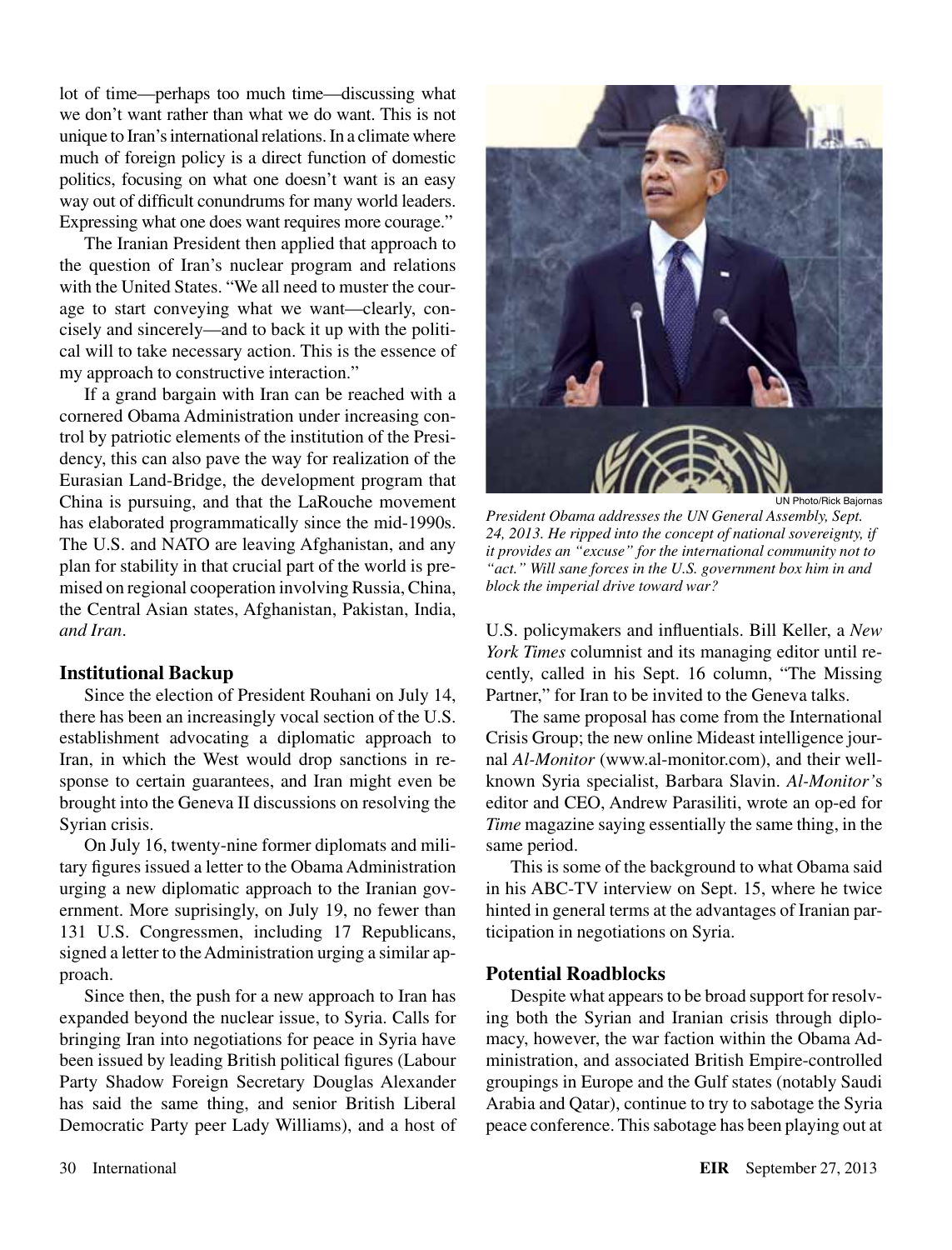the United Nations, where a Security Council resolution in support of the Kerry-Lavrov deal has been blocked by the insistence from France, the United States, and Great Britain that a threat of military force against Syria be included in it. Russia has steadfastly resisted such an inclusion, noting that the rules governing Syria's accession to the Organization for the Prohibition of Chemical Weapons (OPCW) should be governed by that body, and any violations dealt with accordingly.

Such sabotage has drawn a sharp response from the Russian government. Foreign Minister Lavrov said in a Sept. 22 interview on Russian TV's Vremya program: "Our American partners are starting to blackmail us: If Russia does not support a resolution under Chapter 7, then we will withdraw our support for Syria's entry into the OPCW. This is a complete departure from what I agreed with Secretary of State John Kerry." Chapter 7 of the UN charter would allow military intervention in Syria.

Lavrov said he was surprised by the West's "negligent" approach. "Our partners are blinded by an ideological mission for regime change," said Lavrov. "They cannot admit they have made another mistake."

He attacked the previous interventions in Libya and Iraq, and said that military intervention could only lead to a catastrophe in the region. If the West really was interested in a peaceful solution to the conflict that has raged for over two years, it would now be pushing for Syria's entry into the OPCW in the first place, not for the ouster of President Bashar Assad, Russia Today reported. "I am convinced that the West is doing this to demonstrate that they call the shots in the Middle East. This is a totally politicized approach," said Lavrov.

A military strike would bring the militants to power and Syria would no longer be a secular state. Up to three quarters "of these guys are jihadists," including the most radical groups such as al-Nusra Front and the Islamic State of Iraq and Levant, which want to create an Islamic Caliphate in Syria and in neighboring territories, Lavrov said.

"If our Western partners think at least two steps ahead, they cannot but understand it," Lavrov added. As to why the West would want an intervention, Moscow has so far received no clear answer, he said. It is hearing "mantras" on the necessity to promote democracy and protect human rights. This is important, but not to care about stability in a key world region is absolutely irresponsible, Lavrov said.



*Iranian President Hassan Rouhani is emphasizing his readiness "to engage in constructive interaction with the world."*

#### **Who Used Chemical Weapons?**

Meanwhile, progress on the accession of Syria to the OPCW proceeds. President Assad has appeared on Western television to both deny his government's use of the weapons, and to agree to the UN chemical weapons treaty, and Syria has turned over the preliminary paperwork for admission to the OPCW. Inspectors from the UN are anticipated to return to Syria for further work, on other alleged chemical warfare attacks, on Sept. 25.

Meanwhile, the Russians and others have kept raising questions about the authorship of the chemical attack in the Damascus suburb of Ghouta, Syria, on Aug. 21. In a visit to Damascus Sept. 18, Russian Deputy Foreign Minister Sergei Ryabkov announced that the Syrian government has given Russia evidence that the attack was carried out by the jihadi rebels, *not* the Assad government.

One aspect of the evidence, pertaining to the rocket parts with Cyrillic lettering found by the UN inspectors in the Ghouta area, has cast even more doubt on the idea that the Assad government could have launched a chemical attack in the area.

On Sept. 17, the Russian news agency RIA-Novosti reported the evaluation of the director of the Center for Analysis of Strategies and Technologies, Ruslan Pukhov, that the parts of Soviet-made munitions found by UN inspectors near Damascus belong to projectiles used in multiple-launch missile systems that the Syrian